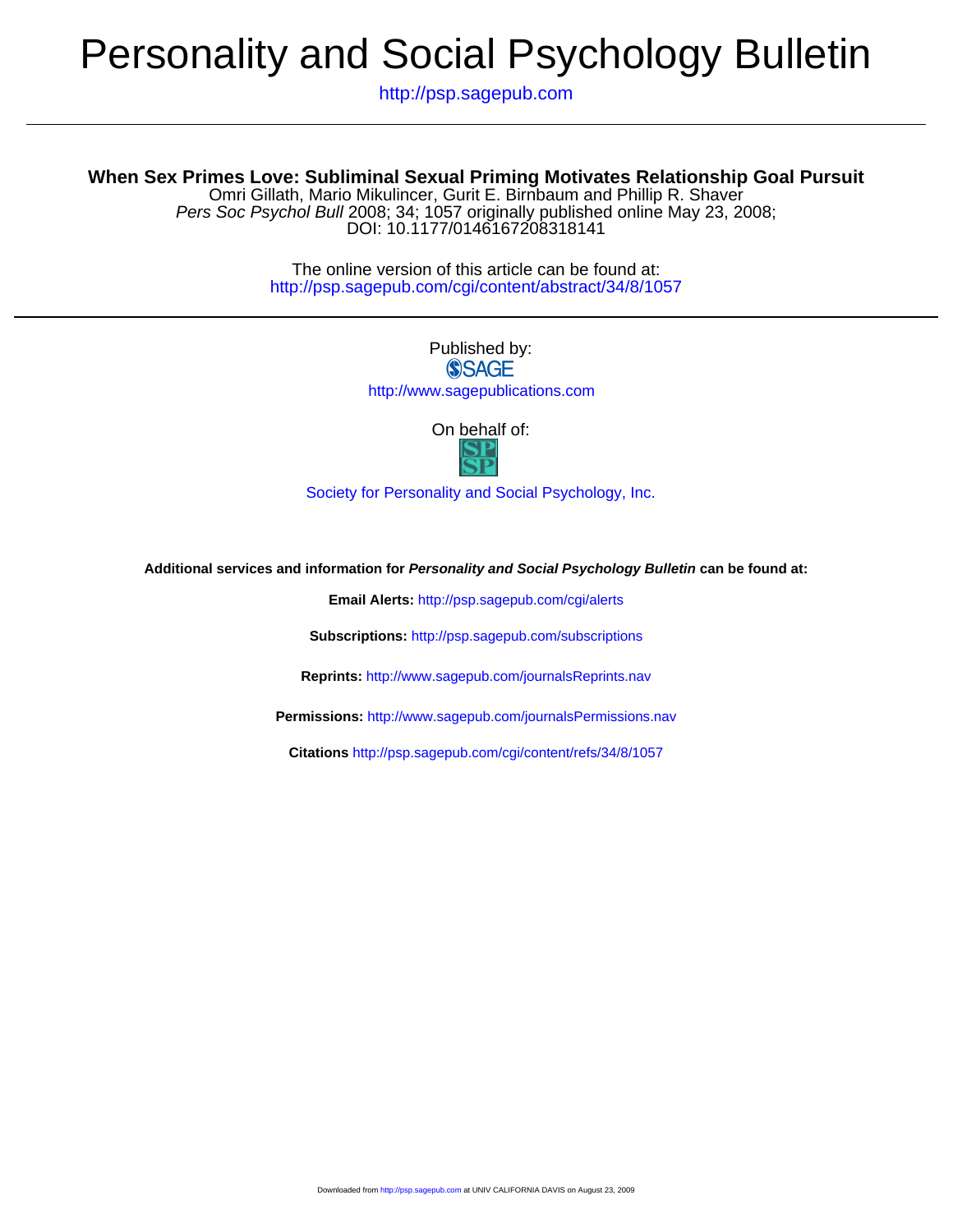# When Sex Primes Love: Subliminal Sexual Priming Motivates Relationship Goal Pursuit

#### **Omri Gillath**

*University of Kansas*

## **Mario Mikulincer**

**Gurit E. Birnbaum** *Interdisciplinary Center (IDC) Herzliya*

#### **Phillip R. Shaver**

*University of California, Davis*

*The studies reported here provide, for the first time, experimental evidence to support the claim that sexual interest and arousal are associated with motives to form and maintain a close relationship. In five studies, sex-related representations were cognitively primed, either subliminally or supraliminally, by exposing participants to erotic words or pictures as compared with neutral words or pictures. The effects of "sexual priming" on the tendencies to initiate and maintain a close relationship were assessed using various cognitive–behavioral and self-report measures. Supporting the hypotheses, subliminal but not supraliminal exposure to sexual primes increased (a) willingness to self-disclose, (b) accessibility of intimacy-related thoughts, (c) willingness to sacrifice for one's partner, and (d) preference for using positive conflict-resolution strategies. The article discusses implications of these findings for the role of sex in close relationships and offers a conceptualization of possible relational motives of the sexual behavioral system.* 

*Keywords: sex; close relationships; subliminal; priming; motivation* 

Sexual behavior is thought to activate and, over time, to condition the physiological systems associated with pair-bonding and attachment in adulthood (e.g., Carter et al., 2005; Hazan & Zeifman, 1994, 1999). According to Hazan and Zeifman (1994, 1999), sex serves both as a motivator for two people to connect (form a close relationship) and the initial "glue" that holds them together long enough for the attachment system, love, or pair-bonding to take over and sustain the motivation to stay together. Animal studies have provided robust evidence for the idea that sex acts as a strong motivator and reinforcer through the activation of endogenous physiological reward systems in the brain (e.g., Szechtman, Hershkowitz, & Simantov, 1981). Across time, repeated exposure to the gratifying quality of sex in association with one's partner is thought to strengthen the desire to be with that specific partner and have more sex with him or her.

Similar findings in studies of humans suggest that certain behaviors such as foreplay (kissing, hugging, caressing), sexual intercourse, and sexual orgasm tend to result in the secretion of oxytocin and various opioids into the blood stream (e.g., Carmichael et al., 1987; Filippi et al., 2003). The increased concentration of oxytocin and opioids, in humans as in other animals, leads to positive feelings, which encourage humans to engage in further sexual activity. In the long run, the resulting positive feelings become associated with a particular partner and relationship, conditioning people to stay with that partner (e.g., Young & Wang, 2004).

When discussing the mechanisms that link sexual intercourse and pair-bonding, Carter et al. (2005) suggested that the secretion of oxytocin during sexual foreplay and

**Authors' Note:** Preparation of this article was facilitated by a grant from the Israel Foundation Trustees. The authors would like to thank Yifat Golan for her help with collecting the data. Correspondence concerning this article should be addressed to Omri Gillath, Department of Psychology, University of Kansas, Lawrence, KS 66045-7556; e-mail: ogillath@ku.edu.

*PSPB*, Vol. 34 No. 8, August 2008 1057-1069

DOI: 10.1177/0146167208318141

<sup>© 2008</sup> by the Society for Personality and Social Psychology, Inc.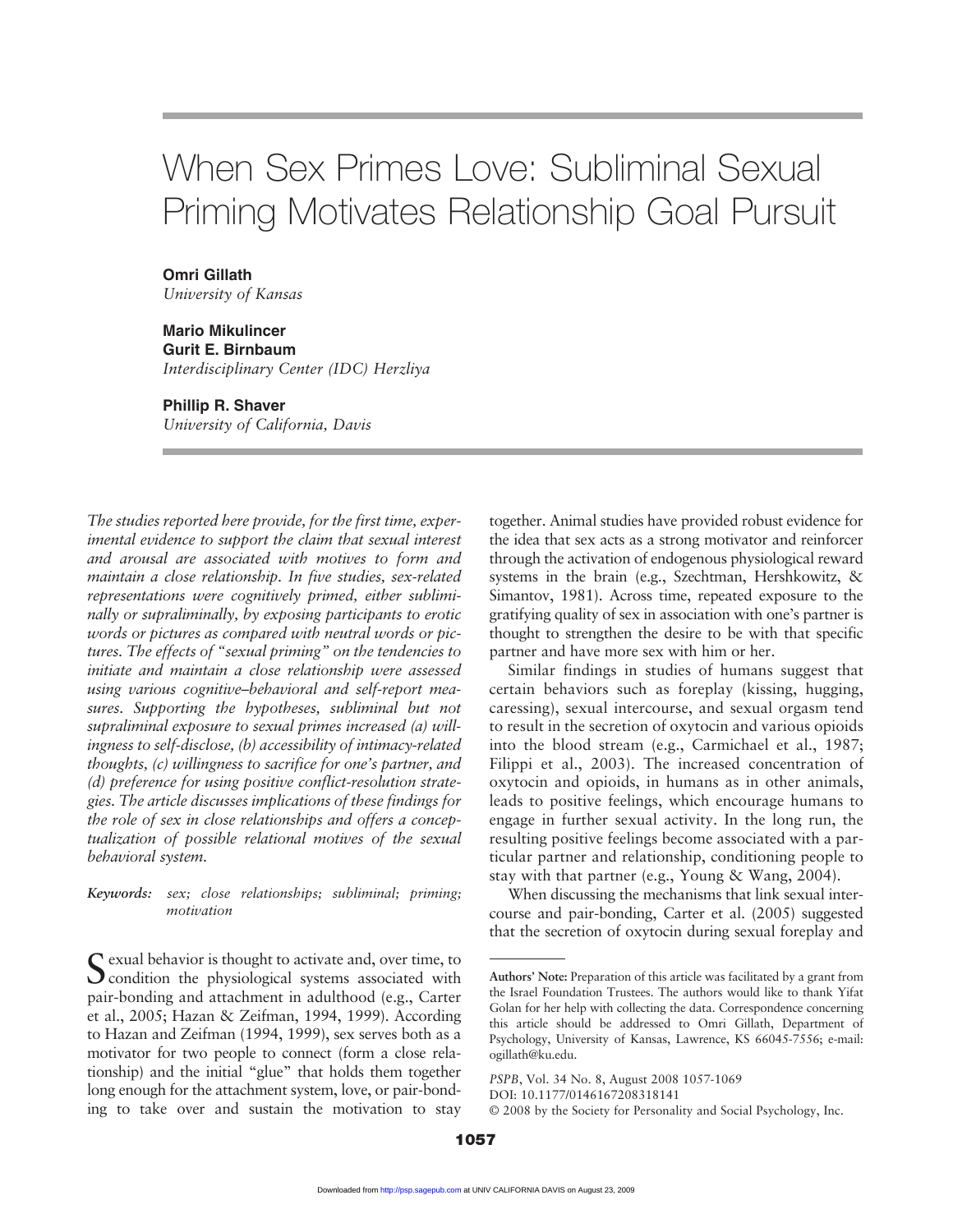intercourse contributes not only to rewarding sensations and emotions but also to the activation of neural processes mediating social bonding and attachment (see also Nelson & Panksepp, 1998). Carter et al.'s reasoning is supported mainly by animal studies in which increases in the level of oxytocin (either artificially induced or naturally occurring) were found to affect the formation of relationships, increasing the tendency to copulate with the same partner (monogamous behavior) rather than being promiscuous. Moreover, increased oxytocin was found to enhance animals' tendency to care for close others and engage in intimate behaviors (e.g., cuddling, nuzzling) with them (Carter et al., 2005).

Young and Wang (2004) suggested that specific aspects of human sexuality are "designed" to increase the release of oxytocin and opioids into the blood stream, causing partners to become more attached to each other. Because women are "hidden ovulators" who engage in sexual activity throughout the ovarian cycle, they experience the effects of oxytocin and opioids more often than they would if these were released only during ovulation, which increases the tendency to become emotionally bonded to a particular sexual partner. Furthermore, in contrast to other mammalian females, human females have enlarged mammary tissues independent of lactation, which seem to encourage breast and nipple stimulation during sexual activities, and nipple stimulation in turn increases even more the secretion of oxytocin.

Together these findings support the idea that sexual stimuli and sexual behavior may be part of a system that contributes to relationship formation and maintenance. This suggests the possibility that exposing people to sexual stimuli will motivate them, implicitly or explicitly, to initiate and maintain a close relationship. To our knowledge, this line of reasoning has never been tested empirically. There is, of course, a large and multifaceted literature on human sexuality (reviewed, e.g., by Harvey, Wenzel, & Sprecher, 2004), but little of this research deals with the possible association between sexuality and relationshiprelated motives (e.g., Davis, Shaver, & Vernon, 2004; Impett, Peplau, & Gable, 2005; Schmitt et al., 2003). The existing research focuses on motives for having sex. For example, Meston and Buss (2007) recently provided an extensive review of the reasons for having sex, which resulted in a list of 237 reasons, but the authors mentioned that despite the importance of motivation to a full account of sexuality and sexual behavior, relatively little research has been done on the topic. Especially relevant to the present studies, even less research has examined the motives activated by sex, sexual attraction, or sexual arousal other than the motivation to have sex per se.

Prior research on the motives aroused by sex has focused primarily on the role of sexuality in different stages of relationship development (e.g., Harvey et al., 2004). For

example, as would be expected based on the literature reviewed here, sexual attraction is a major motivator to form relationships (Bleske-Rechek & Buss, 2001), and sexual motives or strategies affect the kinds of relationships people form (e.g., short term vs. long term; Buss, 1989). The effects of sex and sexual attraction have been found to extend into later stages of a relationship, affecting maintenance through people's assessments of their relationship quality (e.g., Feingold, 1990; Huston & Levinger, 1978). Similarly, sexual satisfaction is positively correlated with relationship commitment and overall relationship satisfaction and stability (e.g., Brezsnyak & Whisman, 2004; Sprecher & Cate, 2004). On the other hand, lack of sexual interest in one's partner and sexual infidelity on either partner's part are associated with lower relationship stability and earlier relationship dissolution (e.g., Judith & Deirdre, 2000).

Recently, Birnbaum and Gillath (2006) reported further evidence for the suggested links between sex and relationship-related motives, showing that people tend to say they have sex as a means of initiating and maintaining romantic relationships. Together, the existing studies suggest that sex and sexual behavior are indeed associated with motivation to form and maintain close relationships, but they do not provide evidence for the causal direction of the association. That is, they do not show that sexual stimulation motivates people to initiate and maintain close relationships.

In a search for such evidence, we conducted the five experiments described in this article. In these experiments we exposed people to sexual (or neutral) stimuli and examined whether this exposure increased their tendency to initiate and maintain a close relationship. This increase was predicted to manifest itself in greater willingness to self-disclose, to sacrifice for a partner's benefit, and to choose prorelational conflict-resolution strategies; it was also expected to increase the accessibility of intimacy-related thoughts.

Previous studies using exposure to sexual stimuli, such as erotic pictures (e.g., pictures of opposite-sex nudes presented to heterosexual individuals), erotic stories, or erotic films, resulted in greater sexual arousal and greater cognitive readiness to use sex-related mental content in information-processing tasks. For example, Laan and Everaerd (1995) found that exposure to erotic slides, as compared with neutral slides, increased selfreports of sexual arousal and affected objective measures of genital responses (see also Dekker & Everaerd, 1988). Spiering, Everaerd, and Janssen (2003) found that subliminal but not supraliminal priming with erotic pictures decreased latencies for identifying sexual (as compared with nonsexual) stimuli, indicating that a subliminal sexual prime can automatically heighten the accessibility of sex-related material in memory. Conversely, exposure to supraliminal sexual primes heightened self-reports of sexual arousal while slowing down the identification of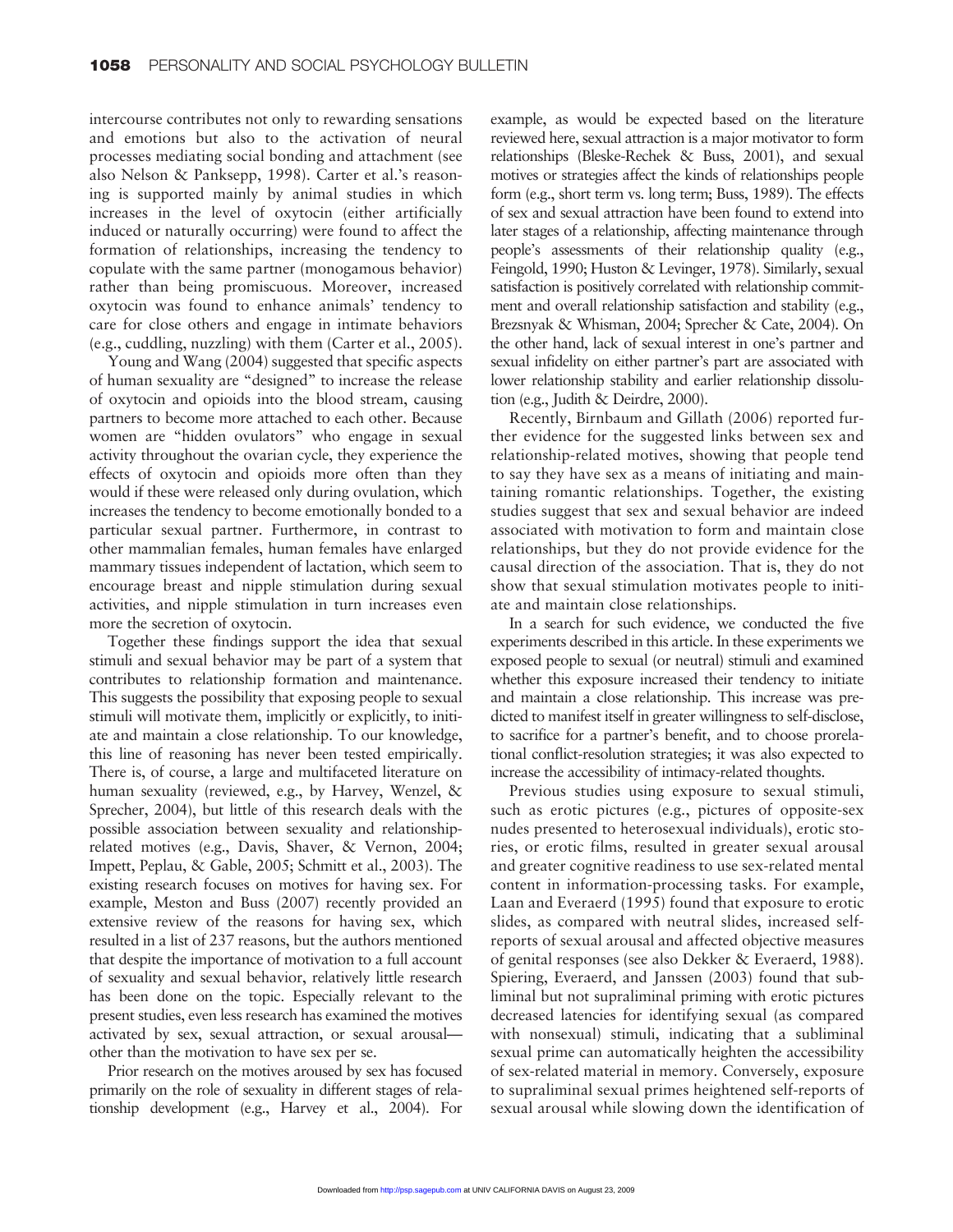other sex-related stimuli, possibly because of socially or morally instigated suppression tendencies.

Similarly, in a recent study, Gillath, Mikulincer, Birnbaum, and Shaver (2007) found that a subliminal sexual prime (a picture of a naked person of the opposite sex) increased the mental accessibility of sexual words and sexual images, as compared with the effects of a neutral prime. In a different study, Gillath, Bunge, and Shaver (2006) used functional magnetic resonance imaging (fMRI) to examine people's neural processes while they were subliminally or supraliminally exposed to erotic pictures. With both kinds of stimulus presentation (subliminal and supraliminal), sexual primes (naked people), as compared with either positive nonsexual, human nonsexual (dressed people), or neutral primes, increased activation in sex-related regions of the brain (e.g., the thalamus and Brodmann's area 7, which had previously been found to be associated with sexual stimulation, orgasm, and ejaculation). However, only supraliminal exposure resulted in activation of executive controlrelated brain regions, such as the orbital frontal cortex. This finding, like Spiering et al.'s (2003) findings, suggests that supraliminal exposure to sexual stimuli may generate mixed or conflicted responses, resulting in a weaker overall effect compared with subliminal exposure to such stimuli. These results argue for using subliminal rather than supraliminal exposure to sexual stimuli if the goal is to see the effects of sexual responses on other motive systems.

Based on these studies, we hypothesized that subliminal priming with sexual primes, as compared with neutral primes and supraliminal sexual primes, would more strongly activate prorelationship cognitions and behavioral tendencies. Specifically, this priming should increase a person's willingness to (a) initiate a relationship—that is, get closer to and self-disclose more to a potential mate and (b) engage in activities that increase the likelihood of maintaining an existing romantic relationship, such as sacrificing for one's partner and using positive rather than negative conflict-resolution strategies. This should especially be the case among people who are already in a close relationship because they have something concrete and real to maintain. Moreover, subliminal sexual priming is expected to increase the mental accessibility of concepts related to initiation and maintenance of close relationships, such as thoughts of emotional closeness and intimacy with a romantic partner.

#### **STUDY 1**

In Study 1, we examined the effects of exposure to sexual stimuli on participants' willingness to selfdisclose to a potential romantic partner. We interpreted such willingness as a sign of interest in initiating a close relationship, because self-disclosure (Derlega & Grzelak, 1979) is known to be important to relationship initiation (e.g., Sprecher & Hendrick, 2004; for a review, see Dindia, 2002). If activation of the sexual system results in motivation to initiate a relationship, exposure to a sexual stimulus should increase willingness to selfdisclose (Hypothesis 1).

Beyond testing the hypothesis that exposure to sexual stimuli would increase willingness to self-disclose, we also wanted to determine whether the kind of exposure (subliminal vs. supraliminal) to a sexual stimulus (viewed as a sexual prime) would affect willingness to selfdisclose. Previous studies have found that supraliminal sexual priming sometimes induces negative emotional and behavioral reactions, such as disgust (LaTour & Henthorne, 1994; Tucker & Newman, 1981), which might reduce willingness to self-disclose. In contrast, subliminal sexual stimulation may bypass the conscious evaluation of sexual stimuli (Gillath et al., 2007; Janssen, Everaerd, Spiering, & Janssen, 2000) and thereby increase self-disclosure tendencies more directly with less ambivalence (Hypothesis 2).

In Study 1 we also considered the potential role of gender as a moderator of the effects of sexual priming on willingness to self-disclose. Previous studies have found that women are generally more willing than men to self-disclose (e.g., Dindia, 2002). However, Spiering, Everaerd, Karsdorp, Both, and Brauer (2006) found that women had weaker reactions than men to subliminal sexual primes, although Gillath et al. (2007) observed similar reactions in men and women to a subliminal but not to a supraliminal sexual prime. Because of these complex, inconsistent previous findings, we included roughly equal numbers of men and women in Study 1 so that we could explore possible gender differences in the effects of subliminal and supraliminal sexual primes on willingness to self-disclose.

The study was based on a 2 (prime type: sexual vs. neutral)  $\times$  2 (level of awareness: subliminal vs. supraliminal)  $\times$  2 (gender: male vs. female) between-subjects design and included two parts: the priming procedure and the measurement of willingness to self-disclose.

#### Method

*Participants.* One hundred eighty-one self-reported heterosexual students from Bar-Ilan University in Israel, 82 women and 99 men, aged 18-40 (*Mdn* = 24), participated for either a monetary reward or course credit. The aim of the experiment was explained beforehand, and only those who were willing to be exposed to sexrelated pictures or words participated (no one declined to participate). ANOVAs and chi-square tests revealed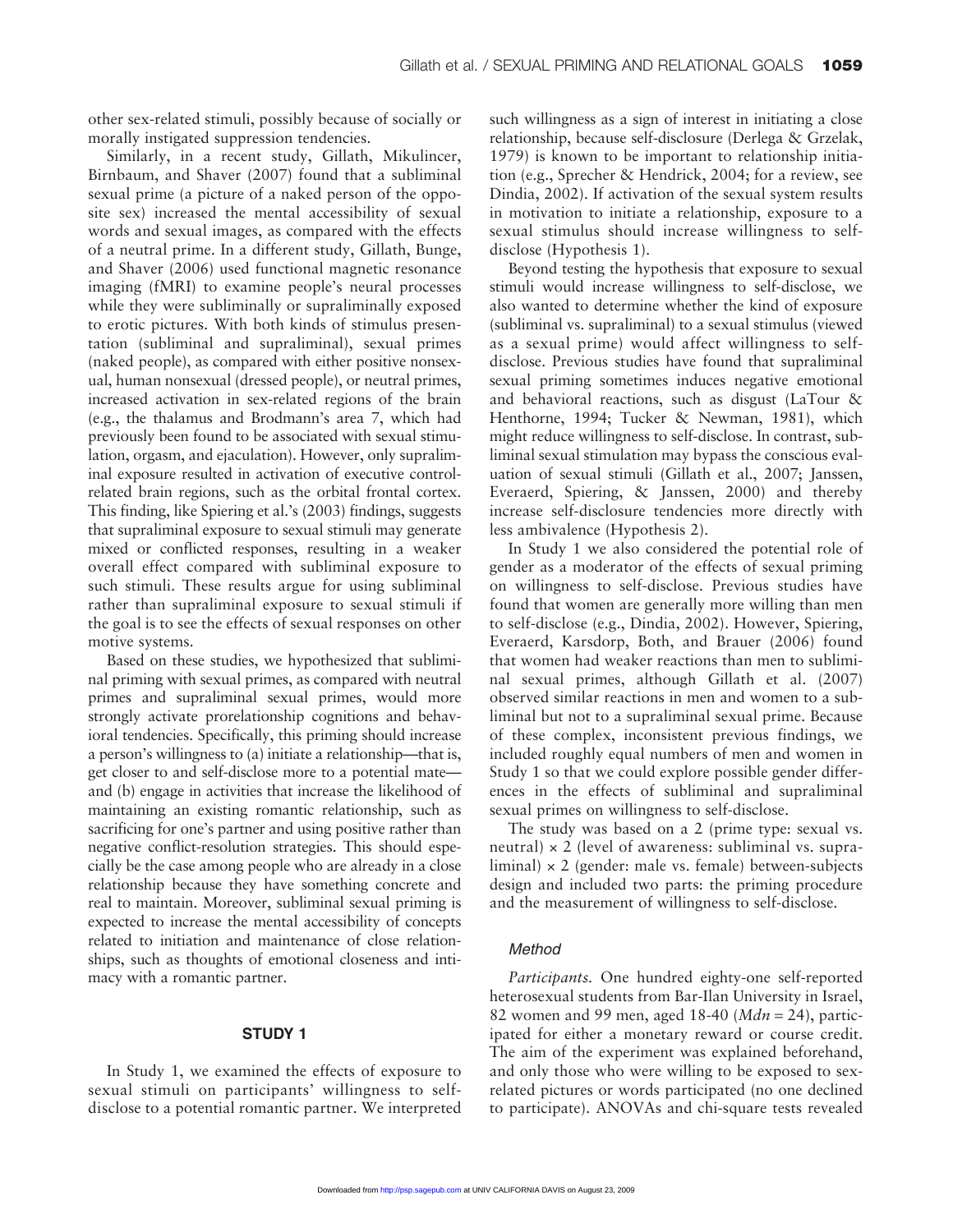no significant gender differences on the demographic variables.

number key to indicate your similarity/association judgment, the next trial will begin.

*Measures and procedure.* Participants were invited to participate individually in an experiment involving decision making, during which they would be asked to make judgments regarding neutral objects, themselves, and their social relationships. At the laboratory, participants were told they would perform some computerized tasks and fill out paper-and-pencil questionnaires. They were also informed that some of the tasks and questionnaires might involve exposure to sexual stimuli (among other types of stimuli).

In the first part of the procedure, participants were asked to rate, for 20 pairs of pieces of furniture (e.g., table and chair), how similar or associated the two were. Before seeing each pair of named objects, participants were exposed to either a sexual or a neutral prime, which was presented either subliminally (for 30 ms) or supraliminally (for 500 ms). In both cases, presentation of the prime was followed by a mask presented for 500 ms (a visual "noise" pattern that erased the prime's image on the retina) and then by the pair of furniture names, separated by a hyphen (e.g., cabinetchair). Based on random assignment to one of the four experimental conditions, one fourth of the participants  $(n = 43; 22 \text{ men}, 21 \text{ women})$  were exposed to a supraliminal sexual prime, one fourth (*n* = 51; 31 men, 20 women) to a supraliminal neutral prime, one fourth  $(n = 47; 26$  men, 21 women) to a subliminal sexual prime; and one fourth  $(n = 40; 20 \text{ men}, 20 \text{ women})$  to a subliminal neutral prime. Both the sexual and the neutral primes were chosen in a set of pretests. The sexual primes were erotic but not pornographic pictures (an attractive naked, reclining man shown from the groin up for the female participants; an attractive, naked, kneeling woman photographed from behind for the male participants), and the neutral primes were abstract pictures (for further details, see Gillath et al., 2006).<sup>1</sup>

Participants received the following instructions:

On each trial of the next task, you will see on the screen the names of two pieces of furniture (e.g., table-television). Your task will be to decide how similar or associated the two are (using any sense of "similar" or "associated" that comes to mind when you see the pair of words). You should indicate your response by pressing a number between 1 and 7 on the keyboard number pad, with 1 indicating that the two pieces of furniture are not similar or associated at all, and 7 indicating that they are highly similar or associated. (The numbers in between, 2 through 6, indicate degrees of similarity or association.) Each trial will begin with an X in the center of the screen, followed by a brief flash, and then a pair of furniture words. As soon as you press a The "brief flash" was actually the subliminal prime.

The task was programmed using SuperLab Pro 2.0, based on a similar procedure used in previous studies (e.g., Gillath et al., 2007), and run on an IBM PC Pentium III computer with an SVGA color monitor. Brightness and contrast were set low and the primes as well as the pairs of furniture words were displayed in shades of gray over a white background in the center of the screen.

In the second part of the procedure, immediately after the priming trials, participants completed the first 5 items of the Self-Disclosure Index (SDI; Miller, Berg, & Archer, 1983), a frequently used measure of willingness to self-disclose. (We used only 5 of the usual 10 items because we were unsure how long the subliminal priming effects would last. Even with just 5 items, the alpha reliability coefficient was acceptable, .78.) Participants were asked to rate the degree to which each of the items characterized how they would interact with a potential romantic partner on a scale ranging from 1 (*not at all characteristic*) to 6 (*extremely characteristic*). In Study 1, the scale was assumed to measure the level of intimacy a person wishes to establish with a target person.

At the end of the study, participants provided information about their relationship status, sexual orientation, and demographic characteristics. Participants were then debriefed, and if they had been in one of the subliminal priming conditions, they were asked whether they saw the prime (no one reported having seen it).

#### Results and Discussion

ANOVA and chi-square tests revealed no significant demographic differences between participants in the four experimental conditions. For each person, answers on the five SDI items were averaged, yielding scores that could range from 1 to 6. To test our hypotheses we conducted a three-way ANOVA on the mean SDI scores as a function of prime type (sexual vs. neutral), level of awareness (subliminal prime vs. supraliminal prime), and gender (male vs. female). The relevant means and standard deviations are presented in Table 1.

The ANOVA revealed no main effects for prime type,  $F < 1$ , or level of awareness,  $F < 1$ . However, as predicted, the interaction between prime type and awareness of the prime was statistically significant  $F(1, 173) =$ 5.93,  $p < .05$ ,  $\eta^2 = .04$ . Simple main effects tests examining the significant interaction revealed that subliminal exposure to a sexual prime led to greater willingness to self-disclose  $(M = 5.02)$  than subliminal exposure to a neutral prime (*M* = 4.79), *F*(1, 173) = 2.03, *p* = .05. When exposure to the prime was supraliminal, however,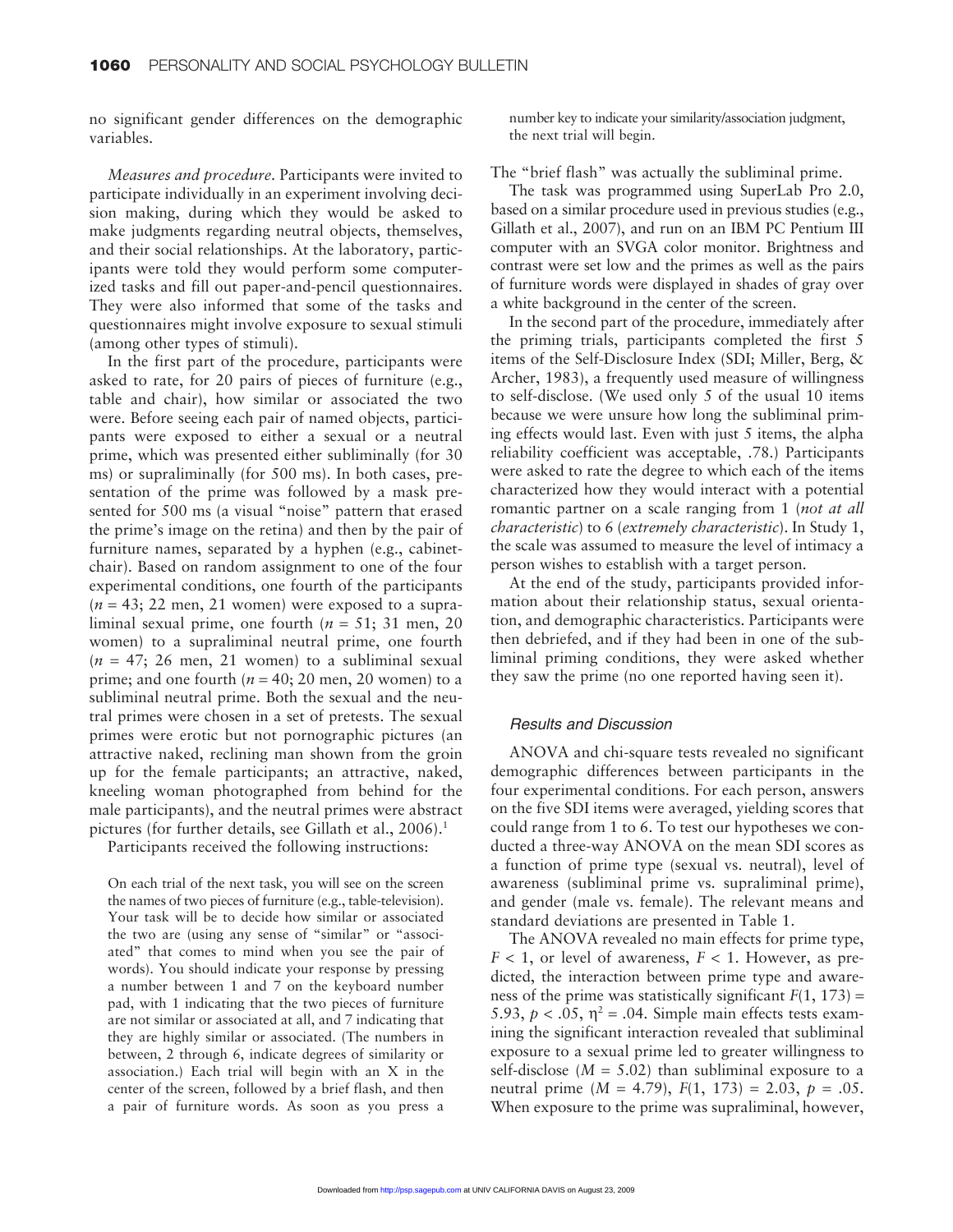|              | Sexual Prime |      | Neutral Prime |      |
|--------------|--------------|------|---------------|------|
|              | Women        | Men  | Women         | Men  |
| Subliminal   |              |      |               |      |
| M            | 5.28         | 4.80 | 4.64          | 4.79 |
| SD           | 0.74         | 0.81 | 0.87          | 0.67 |
| Supraliminal |              |      |               |      |
| M            | 4.80         | 4.78 | 4.84          | 5.20 |
| <b>SD</b>    | 0.70         | 0.64 | 0.74          | 0.79 |

**TABLE 1:** Self-Disclosure Inventory Means and Standard Deviations as a Function of Prime Type, Awareness of Prime, and Gender (Study 1)

NOTE: The rating scale used in this study ranged from 1 to 7, and all seven values were used by at least some participants.

the sexual prime reduced willingness to self-disclose  $(M = 4.72)$  compared with exposure to a neutral prime  $(M = 4.98), F(1, 173) = 2.74, p < .05, \eta^2 = .03$ . These findings supported our hypotheses (Hypothesis 1, that a sexual prime would increase willingness to self-disclose, and Hypothesis 2, that only subliminal but not supraliminal exposure to a sexual prime would heighten this willingness).

The ANOVA also revealed a significant interaction between prime type (sexual vs. neutral) and gender (male vs. female),  $F(1, 173) = 5.13$ ,  $p < .05$ ,  $\eta^2 = .04$ . Simple main effects tests examining this interaction revealed that exposure to a sexual prime (either subliminal or supraliminal) led, as expected, to greater willingness to self-disclose among women (*M* = 5.04, as compared with exposure to a neutral prime,  $M = 4.74$ ), *F*(1, 173) = 3.10,  $p < .05$ ,  $\eta^2$  = .03. No such difference occurred among men. We have no interpretation of this unexpected result for men, especially given that in subsequent studies the predicted effect of subliminal sexual priming occurred for both men and women.

#### **STUDY 2**

In Study 2 we examined the possibility that sexual priming would increase people's willingness to sacrifice for their partner's benefit, an important contributor to relationship maintenance (e.g., Berscheid, 1985; Powell & Van Vugt, 2003; Van Lange et al., 1997). We define *willingness to sacrifice* as the tendency to suspend immediate self-interest to promote the well-being of one's partner or relationship. We expected subliminal sexual priming to increase willingness to self-sacrifice. Study 2 followed a 2 (prime type: sexual vs. neutral)  $\times$  2 (awareness of the prime: supraliminal vs. subliminal)  $\times$  2 (gender: male vs. female) between-subjects experimental design. As in Study 1, we included both supraliminal and subliminal primes and the study included two parts: (a) a priming procedure (as in Study 1) and (b) a Hebrew version of the Willingness to Sacrifice questionnaire (Van Lange et al., 1997). We hypothesized that prime type and awareness of the prime would interact to influence willingness to sacrifice, such that only subliminal sexual priming would increase willingness to sacrifice.

#### Method

*Participants.* One hundred ninety-seven self-reported heterosexual students from Bar-Ilan University in Israel, including 98 men and 99 women, aged 19-56 (*Mdn* = 31), participated in the study. All were involved at the time in significant romantic relationships (lasting 3 months to 40 years, with a median of 78 months). Participants were recruited at a variety of locations on and off campus. The aim of the experiment was explained beforehand, and only those who were willing to be exposed to sexual pictures or words participated (no one declined). ANOVAs and chi-square tests revealed no significant gender differences in demographics.

*Measures and procedure.* After receiving the same kinds of instructions used in Study 1, participants completed 30 trials of the furniture-comparison task used in Study 1. During the task, participants were divided into one of four experimental conditions: One fourth of the participants ( $n = 49$ ; 24 men, 25 women) were exposed to a supraliminal sexual prime, one fourth  $(n = 48; 24)$ men, 24 women) to a supraliminal neutral prime, one fourth  $(n = 50; 25$  men, 25 women) to a subliminal sexual prime, and one fourth (*n* = 50; 25 men, 25 women) to a subliminal neutral prime. The pictures and the temporal parameters of the subliminal and supraliminal priming were identical to those described in Study 1.

Immediately after the priming procedure, participants completed the Hebrew version of the Willingness to Sacrifice questionnaire, which asked them to list, in order of importance, the four most important domains or activities in their life other than their romantic relationship. (They listed such things as family, education, work, friends, or pastimes such as hobbies and entertainment.) Then, for each activity on the list, participants were asked to imagine that it was not possible to engage in that activity while maintaining a relationship with their partner. Each participant rated the extent to which he or she would consider ending the relationship with his or her partner to retain the activity: "Imagine that it was not possible to engage in *Activity \_\_* (numbered 1-4) and still maintain your relationship with your partner. To what extent would you consider ending your relationship with your partner?" The ratings were made on an 8-point scale ranging from 0 (*definitely would not*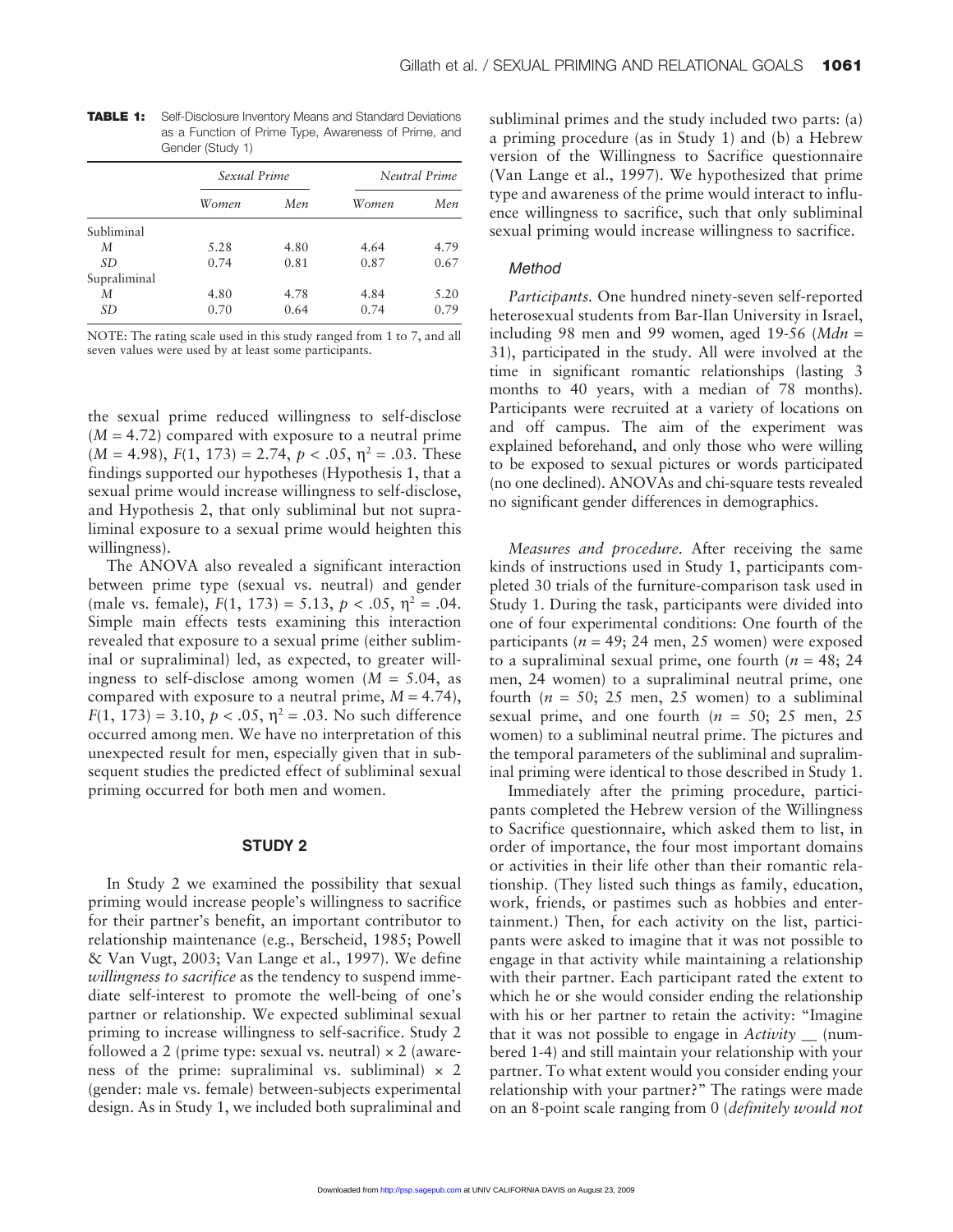|              | Sexual Prime |      | Neutral Prime |      |
|--------------|--------------|------|---------------|------|
|              | Women        | Men  | Women         | Men  |
| Subliminal   |              |      |               |      |
| M            | 4.38         | 5.95 | 4.00          | 5.15 |
| <i>SD</i>    | 1.65         | 1.44 | 1.53          | 1.62 |
| Supraliminal |              |      |               |      |
| М            | 3.34         | 5.07 | 4.50          | 4.77 |
| SD           | 1.40         | 1.77 | 1.91          | 1.60 |

**TABLE 2:** Means and Standard Deviations on Willingness to Sacrifice as a Function of Prime Type, Awareness of Prime, and Gender (Study 2)

NOTE: The response scale ranged from 1 to 7.

*consider ending the relationship*) to 8 (*definitely would consider ending the relationship*). In the current sample, Cronbach's alpha for the four items was .76. Thus, the final score was averaged across the four statements and reversed to represent greater willingness to sacrifice.

#### Results and Discussion

To test our first hypothesis, we conducted a threeway ANOVA, with prime type (sexual vs. neutral), awareness of prime (subliminal vs. supraliminal), and gender (male vs. female) as the independent variables and willingness to sacrifice as the dependent variable. The means and standard deviations are shown in Table 2. The analysis revealed a main effect of gender, *F*(1,  $188$ ) = 25.25,  $p < .001$ ,  $\eta^2 = .11$ , such that men reported greater willingness to sacrifice for their partner (*M* = 5.24) than did women (*M* = 4.06). There were no other significant main effects  $(F < 1)$ . The analysis also revealed two 2-way interactions, one between prime type and awareness of the prime,  $F(1, 188) = 5.01$ ,  $p <$ .05,  $\eta^2$  = .03, and the other between prime type and gender,  $F(1, 188) = 4.26$ ,  $p < .05$ ,  $\eta^2 = .03$ . No other interactions were significant.

A simple main effects analysis, conducted to examine the interaction between prime type and prime awareness, revealed that willingness to sacrifice was higher after subliminal sexual priming (*M* = 5.17) than after subliminal neutral priming (*M* = 4.58), *F*(1, 188) = 4.76,  $p < .05$ ,  $\eta^2 = .03$ . No significant difference was found between sexual and neutral priming when conducted supraliminally,  $F < 1$ . Another simple main effects analysis was conducted to examine the interaction between prime type and gender. It revealed that a gender difference in willingness to sacrifice occurred only when participants were exposed to a sexual prime (men: *M* = 5.51; women: *M* <sup>=</sup> 3.86), *F*(1, 188) = 27.32,  $p < .01$ ,  $\eta^2 = .11$ , not when they were exposed to a neutral prime (men:  $M = 4.25$ ; women:  $M = 4.25$ ),  $F < 1$ .

As in Study 1 and as predicted in this study, subliminal sexual priming increased prorelational tendencies, whereas supraliminal sexual priming did not. Men were (self-reportedly) more willing to sacrifice for their partners, as in previous studies (Powell & Van Vugt, 2003), but only after subliminal exposure to a sexual stimulus.

#### **STUDY 3**

The purpose of Study 3 was to examine the effects of subliminal sexual priming on the cognitive accessibility of intimacy-related material. According to Reis (1990), intimacy is important for the development of a close relationship because potential members of a couple typically become and feel more intimate with each other, psychologically and physically, as they move toward becoming more deeply involved with each other. We therefore expected that subliminal sexual priming would increase a person's proneness to engage in intimate interpersonal interactions as reflected in the cognitive availability of intimacy-related thoughts.

We used an implicit measure of intimacy motivation to contrast with the explicit measures of willingness to self-disclose or self-sacrifice used in Studies 1 and 2: cognitive accessibility (in an incidental memory task) of previously encountered intimacy-related statements. Greater cognitive accessibility of intimacy-related thoughts was assumed to reflect stronger activation of motives for closeness and intimacy. In this study we used only subliminal priming, in a 2 (prime type: sexual vs. neutral)  $\times$ 2 (gender: male vs. female) between-subjects experimental design. The study included three parts: priming, rating of intimacy-related sentences (which would subsequently be tested for recognizability), and a recognition test for the sentences. We hypothesized that subliminal exposure to sexual stimuli would lead to increased cognitive accessibility of intimacy-related material, which would result in greater accuracy on an intimacy-related sentence-recognition task.

#### Method

*Participants.* Seventy-eight self-reported heterosexual students from Bar-Ilan University in Israel participated for either a monetary reward or course credit. The sample included 39 men and 39 women, aged 18-36 (*Mdn* = 24), all in a significant romantic relationship (3 months to 20 years, with a median of 30 months). The aim of the experiment was explained beforehand, and only students who were willing to be exposed to sex-related pictures or words participated (no one declined to participate). ANOVAs and chi-square tests revealed no significant gender differences on the demographic variables.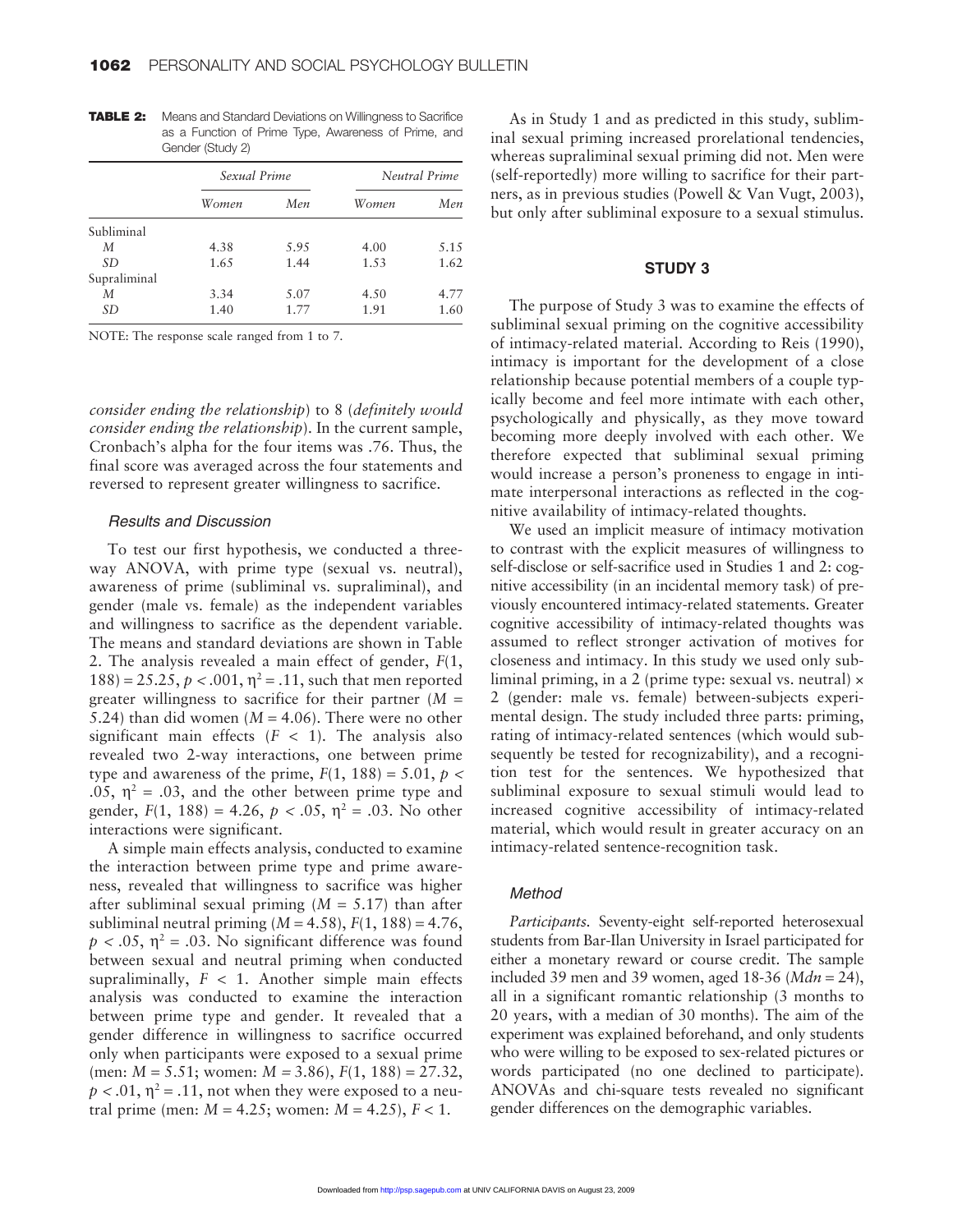*Measures and procedure.* Students were invited to participate individually in an experiment involving decision making. (The description of the procedures was similar to the one used in Study 1.) After receiving the general instructions, participants were randomly assigned to one of two conditions: sexual prime (*n* = 39; 20 men, 19 women) or neutral prime (*n* = 39; 19 men, 20 women). They then performed 10 trials of the computerized furniture-comparison task described in Study 1, during which they were repeatedly exposed to the subliminal prime (once before each trial) associated with their experimental condition.

Upon completion of the priming procedure, participants received the following instructions:

In this part of the experiment you will be presented with 30 statements. Your task is to read each one and decide whether or not it describes you (and/or your romantic relationship). If you think it describes you, and you agree with it more than you disagree, please press the "Y" key. However, if you think it does not describe you and you disagree with it more than you agree, press the "N" key. Please make your decisions carefully and press only one key per trial.<sup>2</sup>

Of the 30 statements, 15 were intimacy related (they were taken from the Intimate Friendship Scale; Sharabany, 1994); for example, "I feel very close to my romantic partner." The other 15 statements were achievement related (they were taken from the Hebrew version of the Achievement Goals Questionnaire; Elliot & Church, 1997, translated by Kogut, 2002); for example, "I want to completely master the material presented in class."

Because we wanted to increase the likelihood that the prime would affect the recognizability of each statement, participants were exposed before each statement to the same prime used in the furniture-comparison task. Participants were told that before each statement they would notice a brief flash of light, which could be ignored. As in Study 1, the task was programmed using SuperLab Pro 2.0 and run on an IBM PC Pentium III computer with an SVGA color monitor. The primes were presented for 30 ms, followed immediately by a mask (a scrambled picture) for 500 ms. The target statement was then immediately shown on the screen until the participant pressed either Y (if it described him or her) or N (if it did not). When a key was pressed, the statement disappeared and a new trial began.

In the next part of the study, without preparation, participants were given a recognition test. They were asked to indicate whether each of 48 sentences presented individually on the screen in front of them had been presented earlier. All of the sentences (old and new) were related either to achievement or to intimacy. Participants received the following instructions:

| <b>TABLE 3:</b> | Memory Accuracy (d') for Intimacy-Related and Achievement- |  |  |  |  |  |
|-----------------|------------------------------------------------------------|--|--|--|--|--|
|                 | Related Sentences: Means and Standard Deviations as a      |  |  |  |  |  |
|                 | Function of Prime Type and Gender (Study 3)                |  |  |  |  |  |

|                     |       | Sexual Prime |       | Neutral Prime |  |
|---------------------|-------|--------------|-------|---------------|--|
|                     | Women | Men          | Women | Men           |  |
| Intimacy-related    |       |              |       |               |  |
| sentences           |       |              |       |               |  |
| М                   | 3.78  | 3.50         | 3.55  | 2.85          |  |
| <b>SD</b>           | 0.82  | 0.62         | 0.96  | 1.10          |  |
| Achievement-related |       |              |       |               |  |
| sentences           |       |              |       |               |  |
| М                   | 2.73  | 2.91         | 2.59  | 2.56          |  |
| SD                  | 0.84  | 1.20         | 0.99  | 1.10          |  |

NOTE: The response scale ranged from 1 to 5.

In this segment of the study, we want to test your memory for the statements presented to you previously. A series of statements will be presented on the screen in front of you; some were seen before and some were not. If you think a statement is one you saw before, press the Y key; if you think it is a statement you didn't see before, press the N key.

Twenty-four of the 48 sentences were intimacy related; half of these were new and half had been presented before. Similarly, 24 sentences were achievement related; half of these had been presented before. Based on signal detection theory and the method proposed by Green and Swets (1966/1989), we calculated two *d*' scores as an index of memory accuracy: one for intimacy and one for achievement. After completing the computerized task, participants answered a few demographic questions and were then debriefed and asked whether they saw the prime (no one reported having seen it).

#### Results and Discussion

To test the hypothesis that sexual priming would increase the accessibility of intimacy-related thoughts, we conducted two 2-way ANOVAs. In each ANOVA, prime type (sexual vs. neutral) and gender (male vs. female) were the independent variables, and the dependent variables were (a) *d*' for intimacy-statement memory accuracy and (b) *d*' for achievement-statement memory accuracy. In each analysis the parallel dependent variable (e.g., memory accuracy for intimacyrelated statements when predicting memory accuracy for achievement-related statements) was used as a covariate to reduce effects of response sets. Means and standard deviations for these analyses are presented in Table 3.

The ANOVA for intimacy-related recognition memory yielded a significant main effect of gender  $F(1, 73) = 6.16$ ,  $p = .01$ ,  $\eta^2 = .09$ . Women were more accurate than men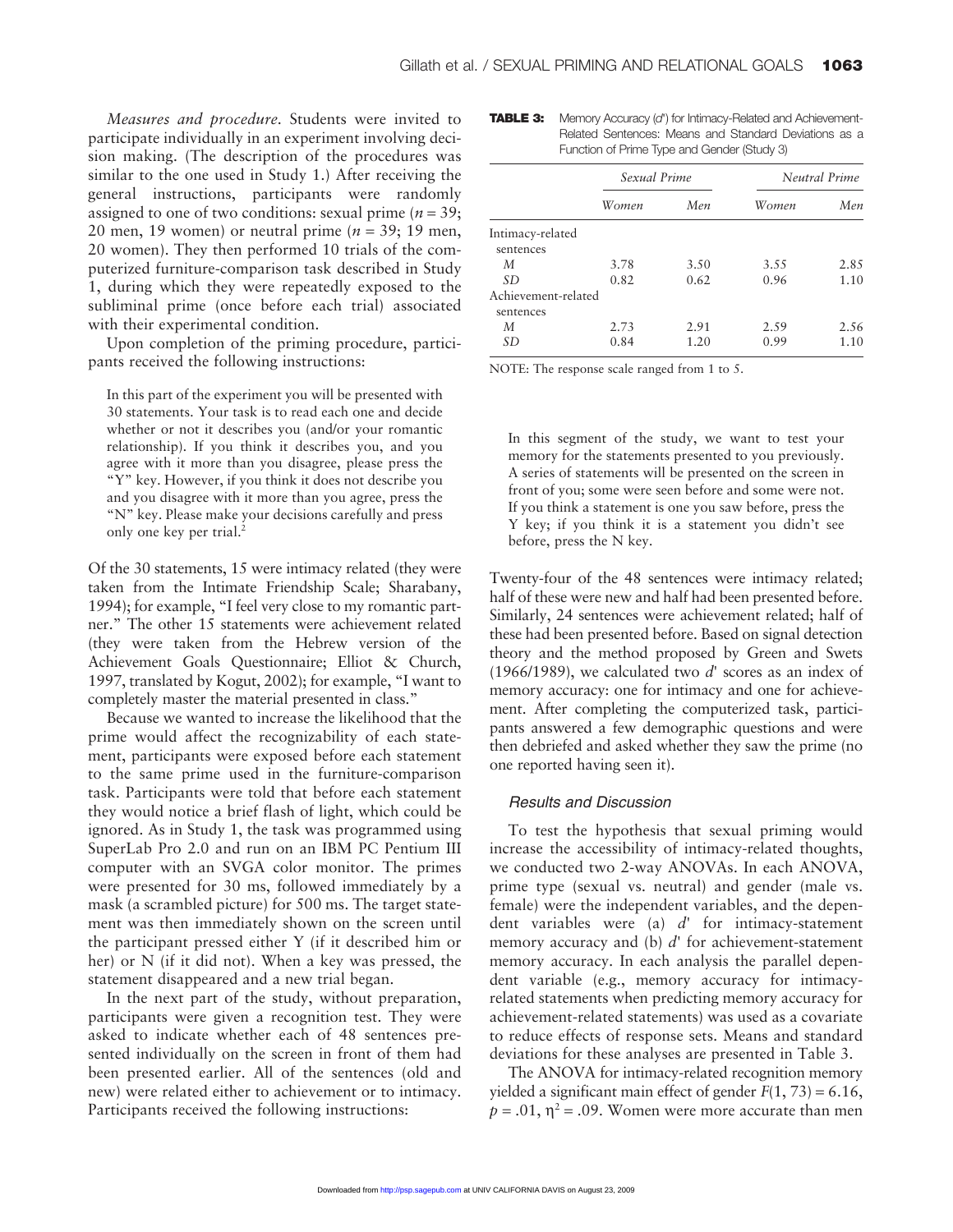in recognizing intimacy-related sentences (*M*s = 3.67 vs. 3.18), which fits with previous studies indicating that women emphasize intimacy in their relationships more than men do (e.g., Heller & Wood, 1998). The analysis also revealed a main effect of prime type,  $F(1, 73) =$ 4.13,  $p < .05$ ,  $\eta^2 = .05$ , supporting our hypothesis. The sexual prime resulted in greater accuracy (*M* = 3.63) than the neutral prime  $(M = 3.21)$ . The interaction of gender and prime type was not significant, and there were no effects on memory for achievement-related sentences,  $F < 1$ .

The results of Study 3 provide further support to the claim that subliminal sexual priming increases prorelational tendencies. These results were obtained using cognitive indexes rather than self-report measures, reducing the likelihood that our results are due to biases such as self-presentation, thereby increasing their generalizability.

#### **STUDY 4**

In Study 4, we examined the effects of subliminal sexual priming on a person's management of conflict. Preferring to resolve conflicts constructively, rather than avoid them or coerce a partner to accept one's own solutions, is an indicator of motivation to preserve a relationship (Simpson, Rholes, & Phillips, 1996). A person who wants to sustain a relationship tends to choose more positive strategies of conflict resolution, whereas one who cares little about the fate of the partnership may provoke, exacerbate, or fail to resolve conflicts (Rahim, 1992; Sanderson & Karetsky, 2002). If sexual priming increases preferences for constructive means of dealing with conflict, this will provide further support for the hypothesis that sexual priming activates prorelational motives, cognitions, and behaviors.

To test this hypothesis we used a 2 (prime: sexual vs. neutral)  $\times$  2 (gender: male vs. female) between-subjects experimental design. As in the previous studies, the study included two parts: (a) a subliminal priming procedure (sexual or neutral) and (b) a questionnaire assessing conflict-resolution strategies (Rahim, 1983).

#### Method

*Participants.* One hundred self-reported heterosexual students from Bar-Ilan and Tel-Aviv Universities, 51 men and 49 women, aged 18-34 (*Mdn* = 24), all currently involved in a romantic relationship (lasting between 3 months and 14 years, with a median of 18 months), participated for either a monetary reward or course credit. The aim of the experiment was explained beforehand, and only people who were willing to be exposed to sex-related pictures or words participated

(no one declined to participate). ANOVAs and chisquare tests revealed no significant gender differences in the demographic variables.

*Measures and procedure.* After receiving the same kinds of instructions used in Studies 1-3, participants completed 10 trials of the furniture-comparison task. Before the task, they were randomly assigned to one of two groups: one that received the subliminal sexual prime (nude opposite-sex picture; *n* = 52; 26 men and 26 women) and one that received a neutral subliminal prime (abstract picture; *n* = 48; 25 men and 23 women).

Immediately after the furniture-comparison task, participants were asked to think for 2 min about conflicts in their romantic relationships. They were then asked to rate the degree to which various statements, describing different conflict-resolution strategies, characterized the way they would now approach such conflicts. The statements were presented on a computer screen. Participants received the following instructions:

In any relationship there are bound to be disagreements and conflicts. Please read each of the following statements, describing different possible ways to handle conflicts, and rate the extent to which each one describes the approach you would take. Please use the following rating scale, which ranges from 1 (*not characteristic of me*) to 5 (*very characteristic of me*).

Before reading each statement, participants were subliminally exposed to the same prime (sexual or neutral) they received while completing the furniture-comparison task. They were told that a brief flash of light, which they could ignore, would precede each statement. The task was programmed using SuperLab Pro 2.0 and run on an IBM PC Pentium III computer with an SVGA screen. The statements and primes were presented in the center of the screen on a white background, and the brightness and contrast were lowered. The primes were presented for 30 ms and then masked by a scrambled picture for 500 ms. Immediately after the mask the conflictrelated statement was presented on the screen until the participant selected a response (by pressing a number between 1 and 5 on the computer keypad). When a number key was pressed, the statement disappeared and the next trial began automatically.

The statements were taken from the Hebrew version of the Rahim Organizational Conflict Inventory (ROCI-II; Rahim, 1983, translated by Sharir, 1996). Each statement describes one of five conflict-resolution strategies: integrating (e.g., "I try to cooperate with my partner to find a solution that is acceptable to both of us"), compromising (e.g., "I usually propose a middle ground for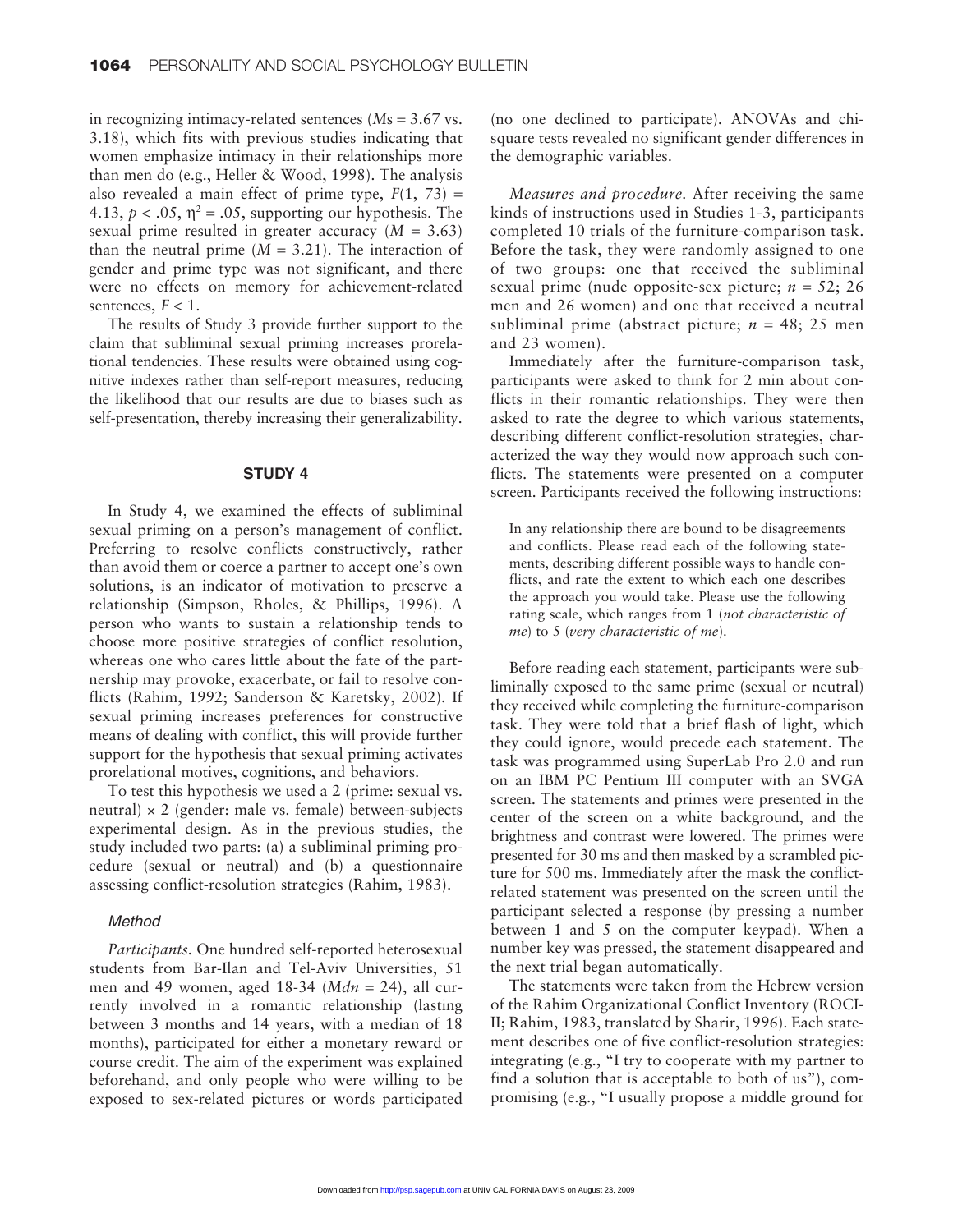|                                                        | Sexual Prime |      | Neutral Prime |      |
|--------------------------------------------------------|--------------|------|---------------|------|
| Conflict Resolution<br><i><u><b>Strategies</b></u></i> | Women        | Men  | Women         | Men  |
| Positive strategies                                    |              |      |               |      |
| M                                                      | 4.12         | 3.88 | 3.65          | 3.72 |
| <b>SD</b>                                              | 0.39         | 0.50 | 0.50          | 0.59 |
| Negative strategies                                    |              |      |               |      |
| М                                                      | 2.65         | 3.07 | 2.86          | 3.23 |
| SD                                                     | 0.54         | 0.39 | 0.50          | 0.42 |

**TABLE 4:** Preferences for Positive and Negative Conflict Resolution Strategies: Means and Standard Deviations as a Function of Prime Type and Gender (Study 4)

NOTE: The response scale ranged from 1 to 7.

breaking deadlocks"), obliging (e.g., "I usually accommodate my partner's wishes"), dominating (e.g., "I use my expertise to impose a decision in my favor"), and avoiding (e.g., "I usually avoid open discussion of my differences with my partner"). To test our hypotheses we divided the strategies into two categories: positive (integrating and compromising) and negative (obliging, dominating, and controlling). Cronbach's alphas for the 11 statements describing positive strategies and the 17 statements describing negative strategies were .86 and .80, respectively. For each participant, we calculated two mean scores, one for each kind of strategy (positive and negative). High scores indicated a strong preference for a particular strategy. After rating each of the 28 items, participants completed the demographic questions, were debriefed about the study goals and manipulations, and asked whether they saw the prime (no one reported having seen it).

#### Results and Discussion

To examine the hypothesis that subliminal sexual priming would increase the endorsement of positive conflict-resolution strategies and decrease the endorsement of negative strategies, we conducted two 2-way ANOVAs, one for positive and one for negative strategies. Prime type (sexual vs. neutral) and gender (male vs. female) were the independent variables. Means and standard deviations for these analyses are presented in Table 4. The analysis for the tendency to use positive conflict-resolution strategies yielded a main effect for prime type,  $F(1, 96) = 9.60$ ,  $p < .01$ ,  $\eta^2 = .11$ . As predicted, subliminal sexual priming produced stronger endorsement of positive strategies  $(M = 4.00)$  than did neutral priming  $(M = 3.69)$ . There were no other significant main effects or interactions.

The analysis for negative conflict-resolution strategies also produced a main effect for prime type,  $F(1, 96)$  = 3.38,  $p = .05$ ,  $\eta^2 = .03$ . As predicted, subliminal sexual priming lowered the endorsement of negative strategies  $(M = 2.86)$  compared with the neutral priming condition (*M* = 3.05). The analysis also revealed a main effect of gender,  $F(1, 96) = 18.47$ ,  $p < .01$ ,  $\eta^2 = .16$ , such that women (*M* = 3.15) displayed a weaker tendency to use negative strategies than did men  $(M = 2.75)$ . The interaction between gender and prime type was not significant,  $F < 1$ .

As expected, subliminal exposure to a sexual stimulus led to a stronger preference for positive conflictresolution strategies and a weaker preference for negative conflict-resolution strategies.

#### **STUDY 5**

Although Studies 1-4 provide consistent evidence for the positive effects of subliminal sexual priming on the motivation to initiate and maintain close relationships, they rely exclusively on pictures of a naked person to activate the sexual system. Therefore, their findings might be attributed to the activation of affiliative rather than sexual motives because, theoretically, seeing another (naked) human being may activate tendencies to approach and affiliate with the target person. Although the pictures seem to us unlikely to activate affiliative rather than sexual motivation, to rule out this possible alternative interpretation, in Study 5 we used an affiliation-unrelated sexual prime (the word *sex*) in the subliminal priming procedure and assessed its effects on participants' preference for certain conflict-resolution strategies. If subliminal exposure to the word *sex* increases preference for constructive methods of conflict resolution, this will provide further support for the hypothesis that activation of sex-related representations motivates people to initiate and maintain close relationships. To test this hypothesis, we used a 2 (prime: sexual vs. neutral)  $\times$  2 (gender: male vs. female) between-subjects experimental design. As in the previous studies, the study included two parts: (a) a subliminal priming procedure (sexual or neutral) and (b) a questionnaire assessing conflict-resolution strategies (Rahim, 1983).

#### Method

*Participants.* Sixty-eight self-reported heterosexual students from the University of Kansas, 47 women and 21 men, aged 18-30 (*Mdn* = 18), 43% currently involved in a romantic relationship (lasting between 3 months and 14 years, with a median of 18 months), participated for course credit. The aim of the experiment was explained beforehand, and only people who were willing to be exposed to sex-related pictures or words participated (no one declined to participate).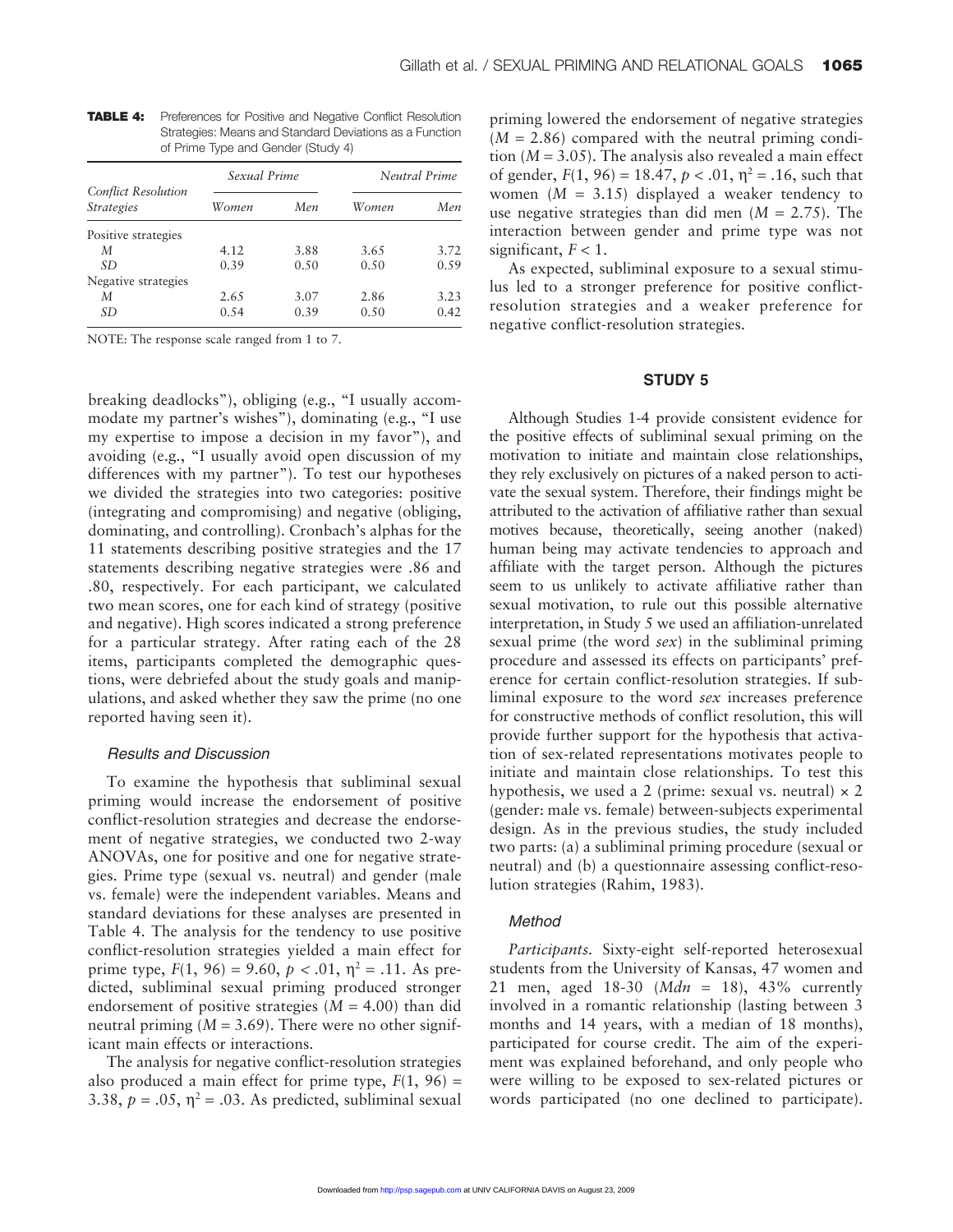ANOVAs and chi-square tests revealed no significant gender differences in the demographic variables.

*Measures and procedure.* After receiving the same kinds of instructions used in Studies 1-4, participants completed 10 trials of the furniture-comparison task. Before the task, they were randomly assigned to one of two groups: one that received the subliminal sexual prime (the word *sex*, for 22 ms; *n* = 38; 11 men and 27 women) and one that received a neutral subliminal prime (the word *car*, for 22 ms; *n* = 29; 10 men and 19 women).<sup>3</sup>

Immediately after the furniture-comparison task, participants were asked to think for 2 min about conflicts in their romantic relationships. They were then asked to rate the degree to which various statements, describing different conflict-resolution strategies, characterized the way they would now approach such conflicts. The statements were presented using SuperLab Pro v4.02 on an IBM PC Pentium IV computer with an SVGA screen. Participants received the following instructions:

In any relationship there are bound to be disagreements and conflicts. Please read each of the following statements, describing different possible ways to handle conflicts, and rate the extent to which each one describes the approach you would take. Please use the following rating scale, which ranges from 1 (*not at all characteristic of me*) to 5 (*very characteristic of me*).

Before reading each statement, participants were subliminally exposed to the same prime (sexual or neutral) they received while completing the furniture-comparison task (similar to the procedure used in Study 4). The statements were from the English version of the ROCI-II (Rahim, 1983). Cronbach's alphas for the 11 statements describing positive strategies and the 17 statements describing negative strategies were .72 and .76, respectively. For each participant, we calculated two mean scores, one for each kind of strategy (positive and negative). High scores indicated a strong preference for a particular strategy. After rating the 28 items, participants completed the demographic questions, were debriefed about the study goals and manipulations, and asked whether they saw the prime (no one reported having seen it).

#### Results and Discussion

The study's hypotheses were examined with two 2 way ANOVAs, one for positive and one for negative strategies. Prime type (sexual vs. neutral) and gender (male vs. female) were the independent variables. Means and standard deviations for these analyses are presented in Table 5. The analysis for the tendency to use positive conflict-resolution strategies yielded a main effect for prime type,  $F(1, 63) = 5.38$ ,  $p < .05$ ,  $\eta^2 = .08$ .

| <b>TABLE 5:</b> Preferences for Positive and Negative Conflict Resolution |
|---------------------------------------------------------------------------|
| Strategies: Means and Standard Deviations as a Function                   |
| of Prime Type and Gender (Study 5)                                        |

|                                          | Sexual Prime |      | Neutral Prime |      |
|------------------------------------------|--------------|------|---------------|------|
| Conflict Resolution<br><b>Strategies</b> | Women        | Men  | Women         | Men  |
| Positive strategies                      |              |      |               |      |
| М                                        | 4.2.5        | 3.91 | 3.75          | 3.86 |
| SD.                                      | 0.53         | 0.30 | 0.41          | 0.40 |
| Negative strategies                      |              |      |               |      |
| М                                        | 3.05         | 3.20 | 3.53          | 3.23 |
| SD                                       | 0.50         | 0.39 | 0.54          | 0.31 |

NOTE: The response scale ranged from 1 to 7.

As predicted, subliminal sexual priming produced stronger endorsement of positive strategies (*M* = 4.08) than did neutral priming  $(M = 3.80)$ . There were no other significant main effects or interactions.

The analysis for negative conflict-resolution strategies also produced a main effect for prime type,  $F(1, 63) =$ 4.48,  $p < .05$ ,  $\eta^2 = .07$ . As predicted, subliminal sexual priming lowered the endorsement of negative strategies  $(M = 3.13)$  compared with the neutral priming condition  $(M = 3.38)$ . There were no other significant main effects or interactions.

Thus, as expected, subliminal exposure to the word *sex*, which did not have a direct affliative connotation, led to a stronger preference for positive conflict-resolution strategies and a weaker preference for negative conflictresolution strategies.

#### **GENERAL DISCUSSION**

Overall, the five studies provide consistent support for the general idea that exposure to a sexual stimulus motivates people to initiate and maintain close relationships. As expected, sexual priming led to greater willingness to self-disclose and sacrifice for one's partner or relationship, greater accessibility of intimacy-related thoughts, and greater preference for positive over negative conflict-resolution strategies. Also in line with our predictions, these changes occurred more often following *subliminal* rather than *supraliminal* sexual priming. This seems likely to have occurred because subliminal exposure bypasses conscious beliefs and attitudes about sexuality and socially appropriate reactions to sexual stimuli (Janssen & Bancroft, 2006). It is interesting that despite the few gender differences across the five studies, subliminal sexual primes seem to have similar effects on men and women.

Although these findings are preliminary in the sense that no previous research has explored the possibility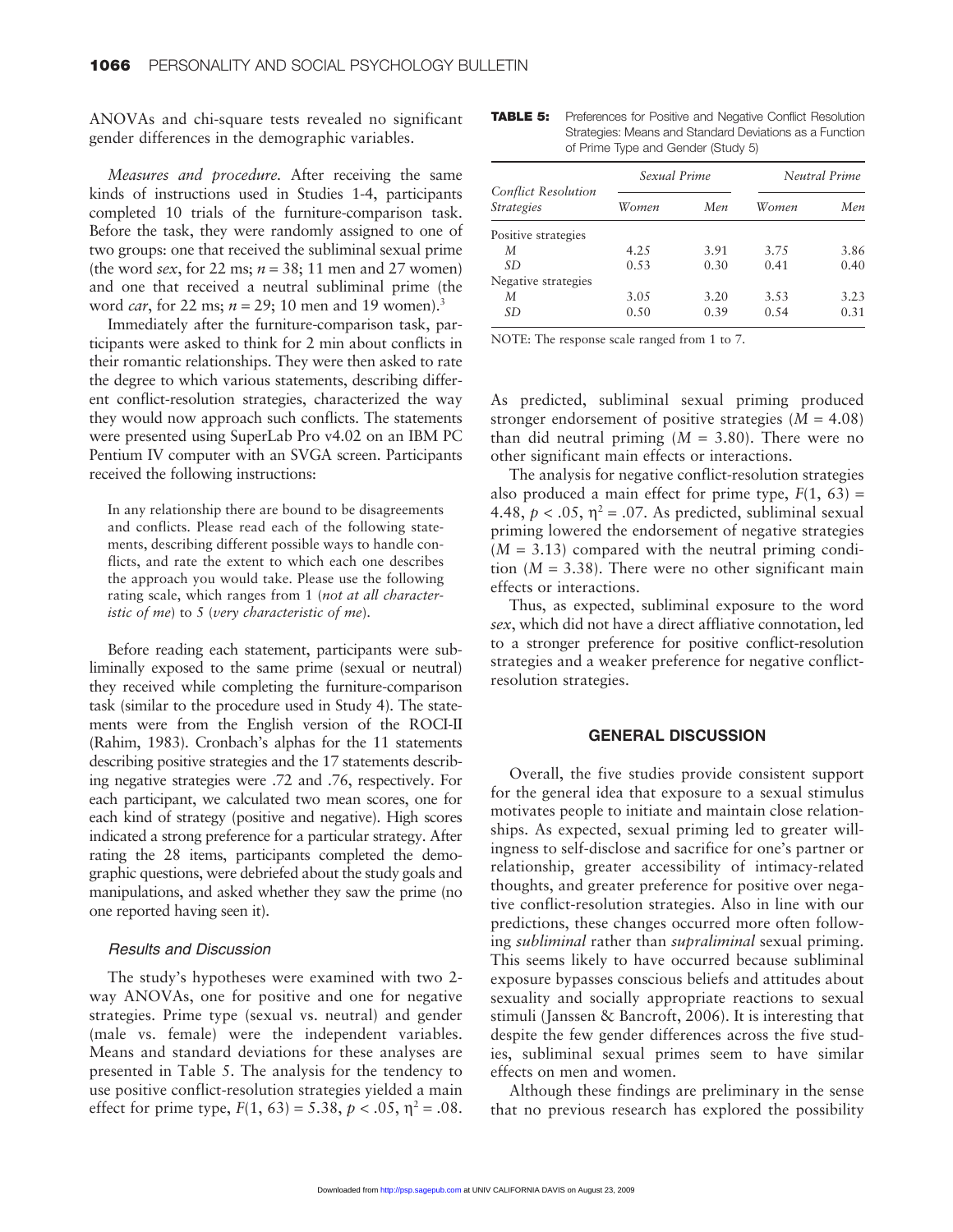that exposure to sexual stimuli has systematic effects on motivation to engage in particular kinds of relational, not just sexual, behavior, the consistency of the effects are striking. They suggest that even very basic and unconscious sexual stimulation (subliminal exposure to an attractive opposite-sex nude of reproductive age, or a sex-related word) activates relationship-related motives, causing people to become more interested in, or inclined to, engage in behaviors that would foster initiation and maintenance of a more extended couple relationship. Theoretically speaking, activation of the sexual system, which previous extensions of attachment theory have portrayed as one of three behavioral systems involved in romantic pair-bonding (the other two being attachment and caregiving; Shaver, Hazan, & Bradshaw 1988; Shaver & Mikulincer, 2006), moves a person in the direction of the other two systems' goals. Other recent studies (e.g., Gillath & Schachner, 2006) have shown that activation of the attachment system motivates people to pursue one kind of sexual strategy rather than another and makes them more compassionate and caring (e.g., Mikulincer, Shaver, Gillath, & Nitzberg, 2005). This suggests that at least in young adults, the three behavioral systems affect one another, possibly in the ultimate service of reproduction and the survival of offspring.

The major function of the sexual system is to pass genes from one generation to the next, and its innate aim is to have sexual intercourse with an opposite-sex partner and either become pregnant oneself (in the case of women) or impregnate a partner (in the case of men; Buss & Schmitt, 1993). However, for offspring to be born, several events must occur, including, in the case of human beings, two people meeting, developing some kind of relationship, and having sexual intercourse. Thus, it seems likely that activation of the sexual system automatically motivates people to take specific necessary steps that facilitate reproduction. Such steps include (a) initiating a relationship, that is, finding a potential sexual partner and, in many cases, remaining involved with the partner at least until conception or birth occurs; (b) sustaining motivation to have sex with that person so that if one copulation does not result in pregnancy, additional attempts will often be made, thereby increasing the likelihood of fertilization; and, at least in many cases, (c) maintaining a couple relationship so that offspring (who are helpless and dependent) have improved conditions for survival and successful development. These steps can be conceptualized as subgoals of the sexual behavioral system (*initiation*, *continuing motivation*, and *maintenance*; Birnbaum & Gillath, 2006). The studies reported here provide preliminary support for two of these subgoals, indicating

that sexual activation motivates people to get closer to a potential mate (through heightened self-disclosure) and to engage in behaviors that promote relationship maintenance (self-sacrifice for a partner's benefit, adopt prorelational conflict-resolution strategies).

Despite the coherence of our findings, one might argue that they are a mere reflection of general arousal, positive mood, or affiliative tendencies. However, as mentioned before, numerous studies have demonstrated that exposure to sexual pictures does activate the sexual system and heighten self-reports of sexual arousal and objective measures of genital responses (e.g., Both, Spiering, Everaerd, & Laan, 2004; Dekker & Everaerd 1988; Laan & Everaerd, 1995; Spiering et al., 2003; Stoléru et al., 1999). Moreover, Gillath et al. (2006) found that exposure to erotic pictures produced a different pattern of brain activation than did exposure to positively valenced, nonsexual pictures. Finally, Study 5 provides further support that it is the sex component rather than affiliation that generates the reported motivations or behavioral tendencies.

Nevertheless, it is important to mention that our findings are based mainly on self-reports and not actual instances of self-disclosure or sacrifice and that we do not know how the small changes in self-report measures as a result of sexual priming would translate into changes in real-world relationship behavior. Moreover, the effect sizes in our studies are relatively small; therefore, the results, until replicated, should be viewed as provocative rather than unarguable. Future studies should include physiological and behavioral measures of relationship-related behavioral tendencies. Such measures could include activation of approach-oriented brain regions and actual attempts to meet with and date a new partner following exposure to a sexual prime (e.g., Dutton & Aron, 1974). Replicating our findings with such measures would provide evidence that we did not change only reports but also actual tendencies.

Overall, although preliminary, the findings proved strikingly replicable and coherent across five studies. They raise new topics for research on the synergy between sexual stimulation and motivation to form and sustain a couple relationship. They suggest that activating sexrelated representations influences people's motives and behavior in ways that, in the environment of evolutionary adaptation (Bowlby, 1969/1982), would have increased reproductive success through a combination of mating, reproduction, and shared rearing of offspring. How this synergy between sexuality and relationship maintenance works, how it varies depending on personality and environmental conditions, and how it can best be conceptualized in terms of the interplay of distinct behavioral systems are important topics for future research.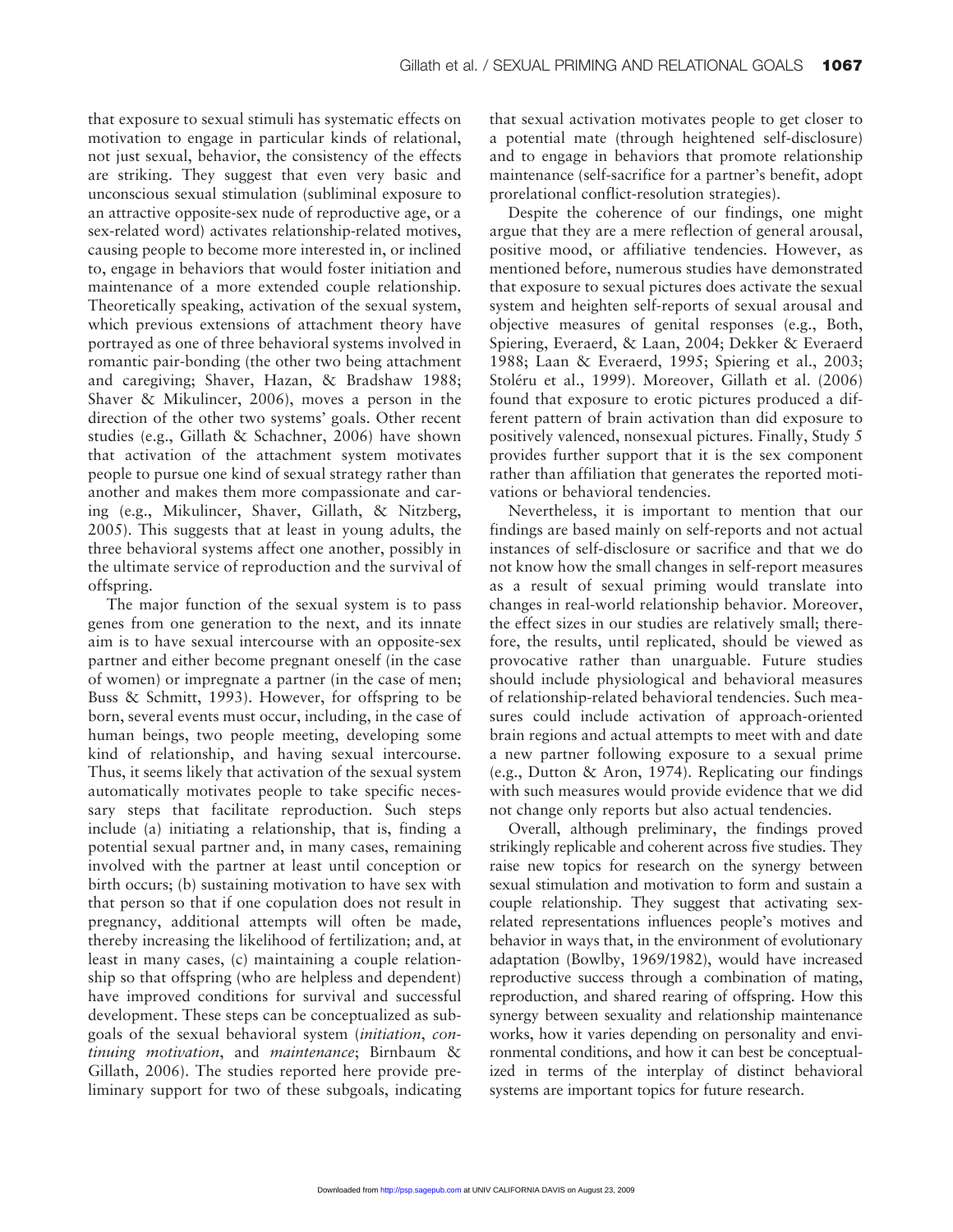#### **NOTES**

1. To assess whether the sexual prime activates sex-related representations rather than mere affiliation tendencies, we asked 21 independent raters, who did not participate in the current studies (13 women, aged 18-40,  $Mdn = 22.5$ ), to rate the pictures on sexuality and friendliness using a 7-point scale (1 = *not at all*, 7 = *very much*). These ratings revealed that the sexual pictures were rated as highly sexual (picture for men:  $M = 6.34$ ,  $SD = 1.01$ ; picture for women:  $M = 6.52$ ,  $SD = 0.87$ ), and not particularly friendly (picture for men: *M* = 2.52, *SD* = 1.75; picture for women: *M* = 2.95, *SD* = 1.50). The control abstract picture was rated as nonsexual  $(M = 1.00, SD = 0.00)$ and relatively low in friendliness ( $M = 1.95$ ,  $SD = 1.86$ ). The pictures are available from the first author upon request.

2. We checked to see whether prime type significantly affected the number of times people found the sentences self-descriptive or not self-descriptive, and no differences were obtained.

3. The words for Study 5 were chosen using a pretest in which 20 participants (11 women, aged 18-32, *Mdn* = 21) who did not participate in Study 5 rated various words on how sexual and how friendliness related they were. Ratings were made on a 7-point scale (1 = *not at all,*  $7 = very \, much$ ). The word *sex* was rated high on sexuality ( $M = 6.80$ ,  $SD = 0.41$ ) and low on friendliness ( $M = 2.40$ ,  $SD = 1.95$ ), whereas the neutral word *car* was rated low on sexuality (*M* = 1.10, *SD* = 0.45) and as low on friendliness as the word *sex*  $(M = 2.35, SD = 1.82)$ .

#### **REFERENCES**

- Berscheid, E. (1985). *Interpersonal attraction.* In G. Lindzey & E. Aronson (Eds.), *Handbook of social psychology* (3rd ed., Vol. 2, pp. 267-286). Hillsdale, NJ: Lawrence Erlbaum.
- Birnbaum, G. E., & Gillath, O. (2006). Measuring subgoals of the sexual behavioral system: What is sex good for? *Journal of Social and Personal Relationships, 23*, 675-701.
- Bleske-Rechek, A. L., & Buss, D. M. (2001). Opposite-sex friendship: Sex differences and similarities in initiation, selection, and dissolution. *Personality and Social Psychology Bulletin, 27*, 1310-1323.
- Both, S., Spiering, M., Everaerd, W., & Laan, E. (2004). Men and women's sexual behavior following laboratory induced sexual arousal. *Journal of Sex Research, 41*, 242-258.
- Bowlby, J. (1982). *Attachment and loss: Vol. 1. Attachment* (2nd ed.). New York: Basic Books. (Original work published 1969)
- Brezsnyak, M., & Whisman, M. A. (2004). Sexual desire and relationship functioning: The effects of marital satisfaction and power. *Journal of Sex and Marital Therapy, 30*, 199-218.
- Buss, D. M. (1989). Sex differences in human mate preferences: Evolutionary hypotheses tested in 37 cultures. *Behavioral and Brain Sciences, 12*, 1-49.
- Buss, D. M., & Schmitt, D. P. (1993). Sexual strategies theory: A contextual evolutionary analysis of human mating. *Psychological Review, 100,* 204-232*.*
- Carmichael, M. S., Humbert, R., Dixen, J., Palmisano, G., Greenleaf, W., & Davidson, J. M. (1987). Plasma oxytocin increases in the human sexual response. *Journal of Clinical Endocrinology and Metabolism*, *64,* 27-31.
- Carter, C. S., Ahnert, L., Grossmann, K. E., Hrdy, S. B., Lamb, M. E., Porges, S. W., et al. (2005). *Attachment and bonding: A new synthesis.* Cambridge, MA: MIT Press.
- Davis, D., Shaver, P. R., & Vernon, M. L. (2004). Attachment style and subjective motivations for sex. *Personality and Social Psychology Bulletin, 30*, 1076-1090.
- Dekker, J., & Everaerd, W. (1988). Attentional effects on sexual arousal. *Psychophysiology, 25*, 45-54.
- Derlega, V. J., & Grzelak, J. (1979). Appropriateness of self-disclosure. In G. Chelune (Ed.), *Self-disclosure: Origins, patterns, and implications of openness in interpersonal relationships* (pp. 151-176). San Francisco: Jossey-Bass.
- Dindia, K. (2002). Self-disclosure research: Knowledge through metaanalysis. In M. Allen, R. W. Preiss, B. M. Gayle, & N. A. Burrell (Eds.), *Interpersonal communication research: Advances through meta-analysis* (pp. 169-185). Mahwah, NJ: Lawrence Erlbaum.
- Dutton, D. G., & Aron, A. (1974). Some evidence for heightened sexual attraction under conditions of high anxiety. *Journal of Personality and Social Psychology, 30*, 510-517.
- Elliot, A. J., & Church, M. A. (1997). A hierarchical model of approach and avoidance achievement motivation. *Journal of Personality and Social Psychology, 72*, 218-232.
- Feingold, A. (1990). Gender differences in effects of physical attractiveness on romantic attraction: A comparison across five research paradigms. *Journal of Personality and Social Psychology, 59*, 981-993.
- Filippi, S., Vignozzi, L., Vannelli, G. B., Ledda, F., Forti, G., & Maggi, M. (2003). Role of oxytocin in the ejaculatory process. *Journal of Endocrinological Investigation, 26*, 82-86.
- Gillath, O., Bunge, S. A., & Shaver, P. R. (2006, April). *Patterns of brain activation associated with subliminal and supraliminal sexual stimuli*. Poster presented at the annual meeting of the Cognitive Neuroscience Society, San Francisco, CA.
- Gillath, O., Mikulincer, M., Birnbaum, G. E., & Shaver, P. R. (2007). Does subliminal exposure to sexual stimuli have the same effects on men and women? *Journal of Sex Research, 44*, 1-11*.*
- Gillath, O., & Schachner, D. A. (2006). Sex and love: Goals, motives, and strategies: How do sexuality and attachment interact? In M. Mikulincer & G. S. Goodman (Eds.), *Dynamics of romantic love: Attachment, caregiving, and sex* (pp. 337-355). New York: Guilford.
- Green, D. M., & Swets, J. A. (1989). *Signal detection theory and psychophysics*. New York: John Wiley. (Original work published 1966)
- Harvey, J. H., Wenzel, A., & Sprecher, S. (Eds.). (2004). *The handbook of sexuality in close relationships*. Mahwah, NJ: Lawrence Erlbaum.
- Hazan, C., & Zeifman, D. (1994). Sex and the psychological tether. In K. Bartholomew & D. Perlman (Eds.), *Attachment processes in adulthood* (pp. 151-178). London: Jessica Kingsley.
- Hazan, C., & Zeifman, D. (1999). Pair bonds as attachments: Evaluating the evidence. In J. Cassidy & P. R. Shaver (Eds.), *Handbook of attachment: Theory, research, and clinical applications* (pp. 336-354). New York: Guilford.
- Heller, P. E., & Wood, B. (1998). The process of intimacy: Similarity understanding and gender. *Journal of Marital and Family Therapy, 24*, 273-288.
- Huston, T. L., & Levinger, G. (1978). Interpersonal attraction and relationships. *Annual Review of Psychology, 29*, 115-156.
- Impett, E. A., Peplau, L. A., & Gable, S. L. (2005). Approach and avoidance sexual motivation: Implications for personal and interpersonal well-being. *Personal Relationships, 12*, 465-482.
- Janssen, E., & Bancroft, J. (2006). The dual-control model: The role of sexual inhibition and excitation in sexual arousal and behavior. In E. Janssen (Ed.), *The psychophysiology of se*x (pp. 197-222). Bloomington: Indiana University Press.
- Janssen, E., Everaerd, W., Spiering, M., & Janssen, J. (2000). Automatic processes and the appraisal of sexual stimuli: Towards an information processing model of sexual arousal. *Journal of Sex Research, 37,* 8-23.
- Judith, T., & Deirdre, G. (2000). Sexual infidelity among married and cohabiting Americans. *Journal of Marriage and Family, 62*, 48-60.
- Kogut, E. (2002). *Adult attachment styles and the individual's encounter with the achievement domain.* Unpublished doctoral dissertation, Bar-Ilan University, Ramat Gan, Israel.
- Laan, E., & Everaerd, W. (1995). Determinants of female sexual arousal: Psychophysiological theory and data. *Annual Review of Sex Research, 6*, 32-76.
- LaTour, M. S., & Henthorne, T. L. (1994). Ethical judgments of sexual appeals in print advertising. *Journal of Advertising, 23*, 81-90.
- Meston, C. M., & Buss, D. M. (2007). Why humans have sex. *Archives of Sexual Behavior, 36,* 477-507.
- Mikulincer, M., Shaver, P. R., Gillath, O., & Nitzberg, R. E. (2005). Attachment, caregiving, and altruism: Augmentation of attachment security increases compassion and helping. *Journal of Personality and Social Psychology, 85*, 817-839.
- Miller, L. C., Berg, J. H., & Archer, R. L. (1983). Openers: Individuals who elicit intimate self-disclosure. *Journal of Personality and Social Psychology, 44*, 1234-1244.
- Nelson, E. E., & Panksepp, J. (1998). Brain substrates of infant–mother attachment: Contributions of opioids, oxytocin and norepinephrine. *Neuroscience and Biobehavioral Research, 22*, 437-452.